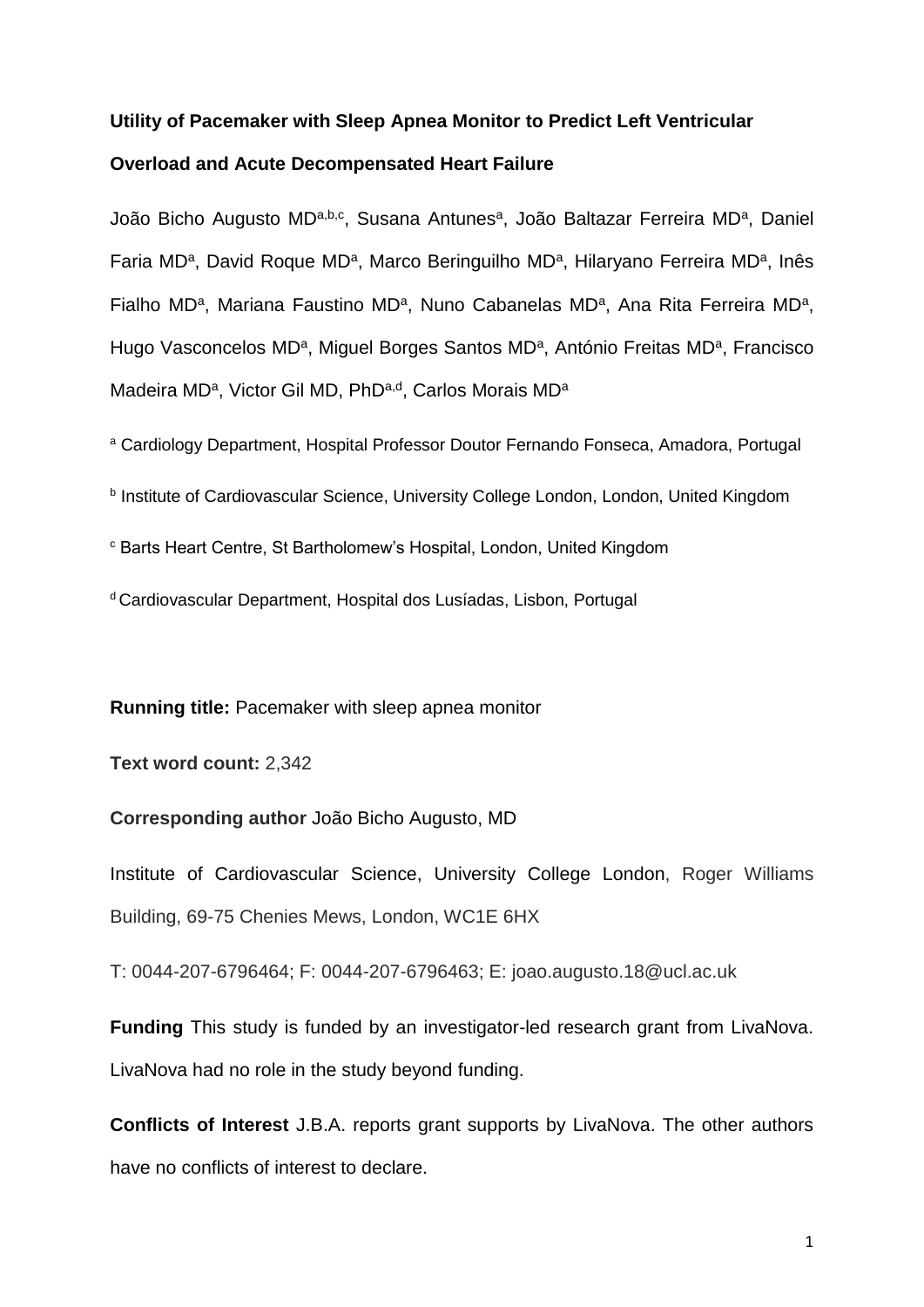## **Abstract**

Pacemakers with sleep apnea monitor (SAM) provide an easy tool to assess obstructive sleep apnea over long periods of time. The link between respiratory disturbances at night and the incidence of acute decompensated heart failure (ADHF) is not well established. We aimed at (i) determining the ability of SAM pacemakers to evaluate the extent of left ventricular overload and (ii) assess the impact of respiratory disturbances at night on the occurrence of ADHF over 1-year of follow-up. We conducted a single-center prospective study. Consecutive patients with SAM pacemakers were comprehensively assessed. SAM automatically computes a respiratory disturbance index (RDI, apneas/hyponoeas per hour - AH/h) in the previous night and the percentage of nights with RDI>20AH/h in the previous 6 months. 37 patients were included (79.3±11.2 years, 46% males). A high RDI in the previous night and a higher %nights with increased RDI were associated with increased NT-proBNP values (p=0.008 and p=0.013, respectively) and were the sole predictors of increased non-invasive pulmonary capillary wedge pressures (PCWP) in the morning of assessment (p=0.031 and p=0.044, respectively). ROC curve analysis revealed an area under the curve of 0.804 (CI95% 0.656–0.953, p=0.002) for %nights with RDI>20AH/h in the prediction of high PCWP. Patients with >12.5% of nights with RDI>20AH/h tended to have more ADHF during follow-up (log-rank p=0.067). In conclusion, a high burden of apneas/hypopneas at night is associated with elevated NT-proBNP and PCWP values and an increased risk of ADHF over 1 year. These patients might benefit from early tailored clinical management.

**Keywords**: Sleep apnea; pacemaker; pulmonary wedge pressure; heart failure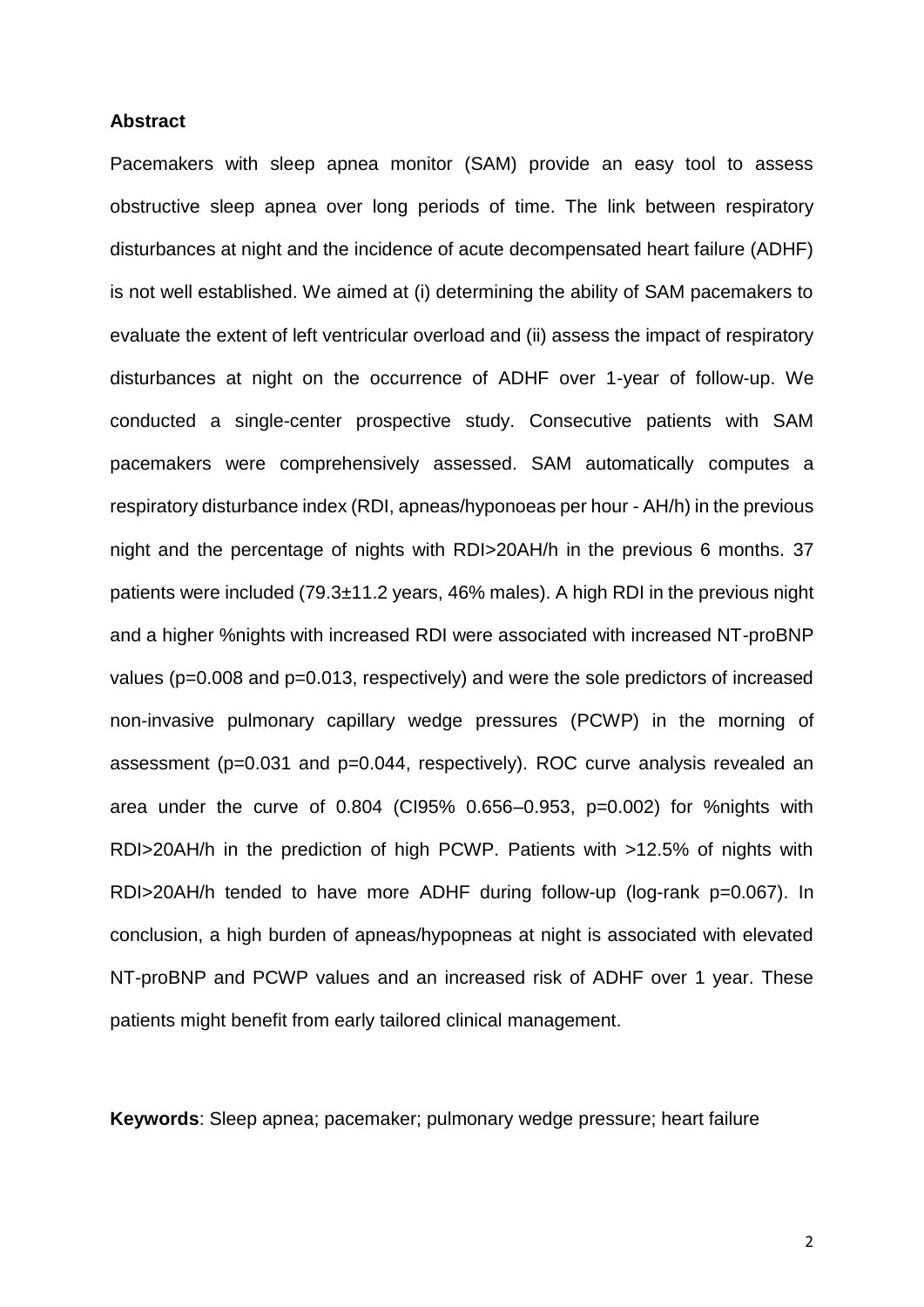## **Introduction**

Sleep-related breathing disorders are known to have a high prevalence in patients suffering from cardiovascular (CV) diseases (1)(2)(3). Obstructive sleep apnea (OSA) is highly prevalent in heart failure (HF, 50-70%) and has a significant impact on prognosis if left untreated (4). Currently, some pacemakers (PMs) incorporate a sleep apnea monitor (SAM) which allows monitorization over long periods (months) and can estimate the respiratory disturbance index during sleep (5). However, there is a lack of evidence correlating the severity of apnea/hypopnea events at night and its repercussion on left ventricular (LV) overload and subsequent risk of acute decompensated HF (ADHF). Taking advantage of the high incidence of OSA in HF (6) and the fact that OSA may affect up to half of the pacemaker population (7), this study aims at (i) determining the ability of the SAM function in patients with conventional PM to evaluate the extent of left ventricular (LV) overload using NTproBNP (brain natriuretic peptide) and non-invasive measurements of pulmonary capillary wedge pressure (PCWP) and (ii) assess the impact of respiratory disturbances at night on the occurrence of ADHF over 1-year of follow-up.

## **Methods**

This is a prospective single-center study (Hospital Professor Doutor Fernando Fonseca) in consecutive patients evaluated at baseline in a PM clinic who had a singleor a dual‐chamber anti-bradycardia PM with an incorporated SAM algorithm. The study has been approved by the local ethics committee and regulatory health authority. Informed consent was obtained for all patients. The study was conducted in accordance with the Declaration of Helsinki, Good Clinical Practice, and all applicable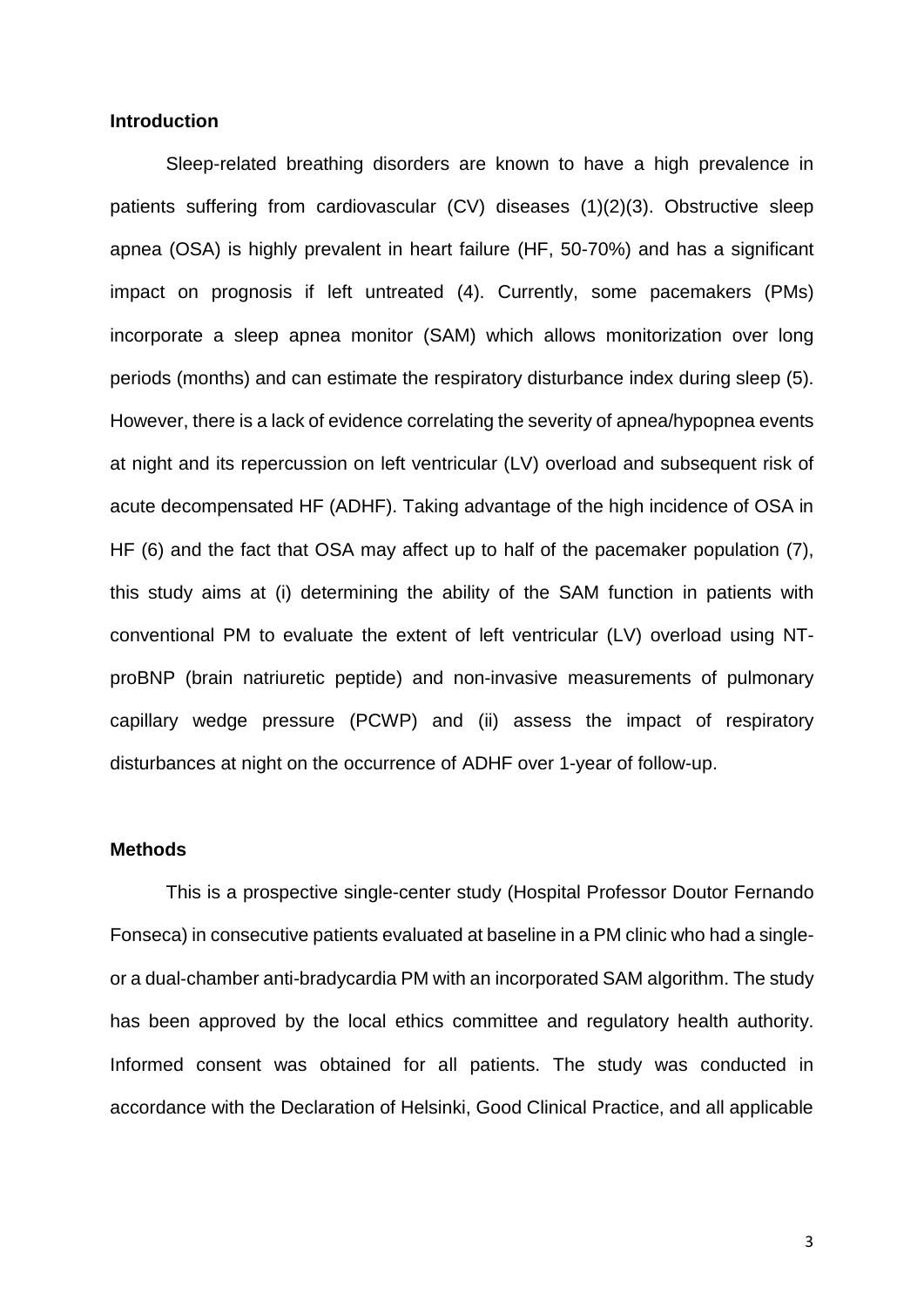laws and regulations. All adverse events occurring during the course of the study were reported, followed up, and reviewed within the common clinical practice.

Patients with single or dual chamber PMs with incorporated SAM (REPLY 200TM, KORA 250TM and KORA 100TM SR/DR, LivaNova®, France) were consecutively included between October 2016 and January 2017, regardless of symptoms suggesting SA. Patients' baseline assessment was performed in the morning for all cases (between 8:30 am and 1:00 pm). We excluded patients who (i) were aged <18 years, (ii) had a known significant (moderate or severe) valve disease, (iii) congenital cardiac disease and/or (iv) moderate or severe pulmonary hypertension. At the inclusion consultation demographic and clinical data were recorded, including comorbidities. Fasting blood samples were collected and processed locally on the same day. A transthoracic echocardiogram was also performed on the same morning: structural and functional LV and RV data were collected, including pulsed wave Doppler from the LV inflow tract and transmitral E/e' ratio (e' as a mean of both septum and lateral annulus in Tissue Doppler imaging analysis). Left atrial volume and mean right atrial pressure were also recorded. PCWP is an indirect estimate of left atrial pressure (8) and represents an alternative measure to LV end-diastolic pressure, which reflects LV filling pressures. Applying the Nagueh formula, PCWP was extrapolated non-invasively from the transmitral E/e' ratio (9):

PCWP= 1.24 x 
$$
\frac{E}{e}
$$
 + 1.9 mmHg

PM records were assessed for percentage of atrial and ventricular pacing and nocturnal atrioventricular blocks (second- and third-degree blocks according to the number of blocked atrial events as determined by the PM algorithm). The SAM algorithm has been previously described (10). A PM sensor measures each respiratory cycle's amplitude and period, and the minute-ventilation value is calculated (Figure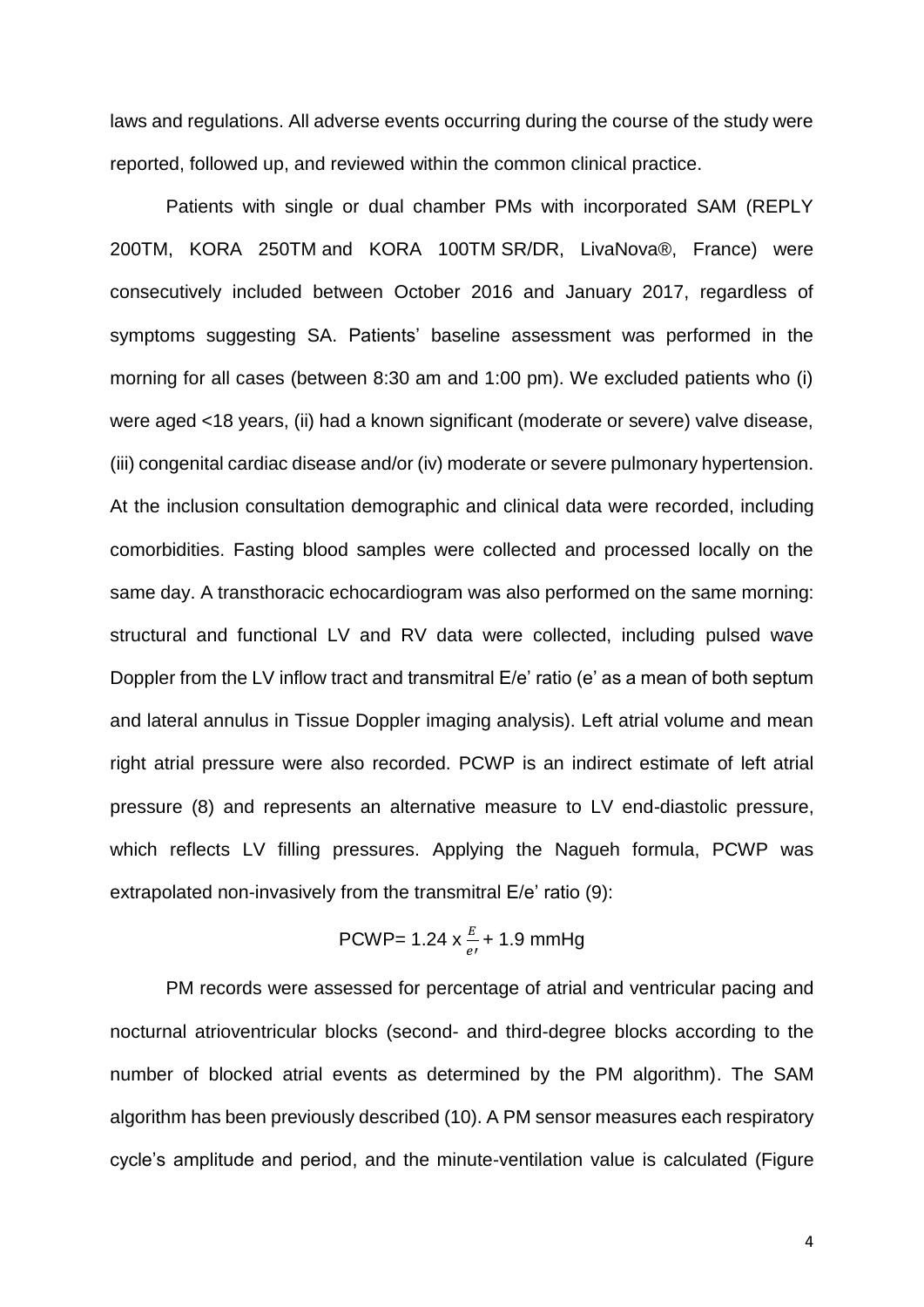1A). The SAM checks a specific 5-hour period during night, which was prespecified in our study as between 0.00 and 5.00 am. The SAM algorithm detects: apneas (absence of a significant respiratory cycle for >10 seconds) and hypopneas (sustained, >10 seconds, reduction of the respiratory amplitude by at least 50% compared to the mean minute ventilation of preceding validated respiratory cycles). A respiratory disturbance index (RDI) is then automatically computed as the mean number of respiratory events detected per hour of sleep. We recorded the RDI of the night prior to the assessment in clinic as well as the percentage of nights with RDI>20 apneas/hypopneas per hour (AH/h) in the 6 months before the assessment; this cut-off has been shown to be a marker of severe OSA (5). A representative patient is shown in Figures 1B and 1C.

All patients were followed for 1 year from the day of initial assessment. Followup was performed by one clinician (J.B.F.) who was blinded to the RDI data. Followup data was obtained from patients' hospital electronic medical records (including outpatient visits and hospital admissions) and by enquiring the national health data system or, if any was unavailable, by telephone interview. Primary outcome was defined as admission for ADHF. Secondary outcomes included non-cardiovascular death, cardiovascular death, and a composite of all-cause mortality and ADHF.

Statistical analysis was performed on SPSS version 22.0 (SPSS Inc., Chicago, IL, USA). Discrete variables are presented as absolute frequencies with percentages; continuous variables are presented as mean  $\pm$  standard deviation (SD) if normally distributed, otherwise as median and interquartile ranges (IQR). Comparisons between groups were performed using Students' t-test or Mann-Whitney U test for parametric and nonparametric data, respectively; categorical variables were compared using Fisher's exact test. Logistic regression was conducted (using the 'enter' method) to assess which factors predicted increased PCWP (>16mmHg). The ability of the above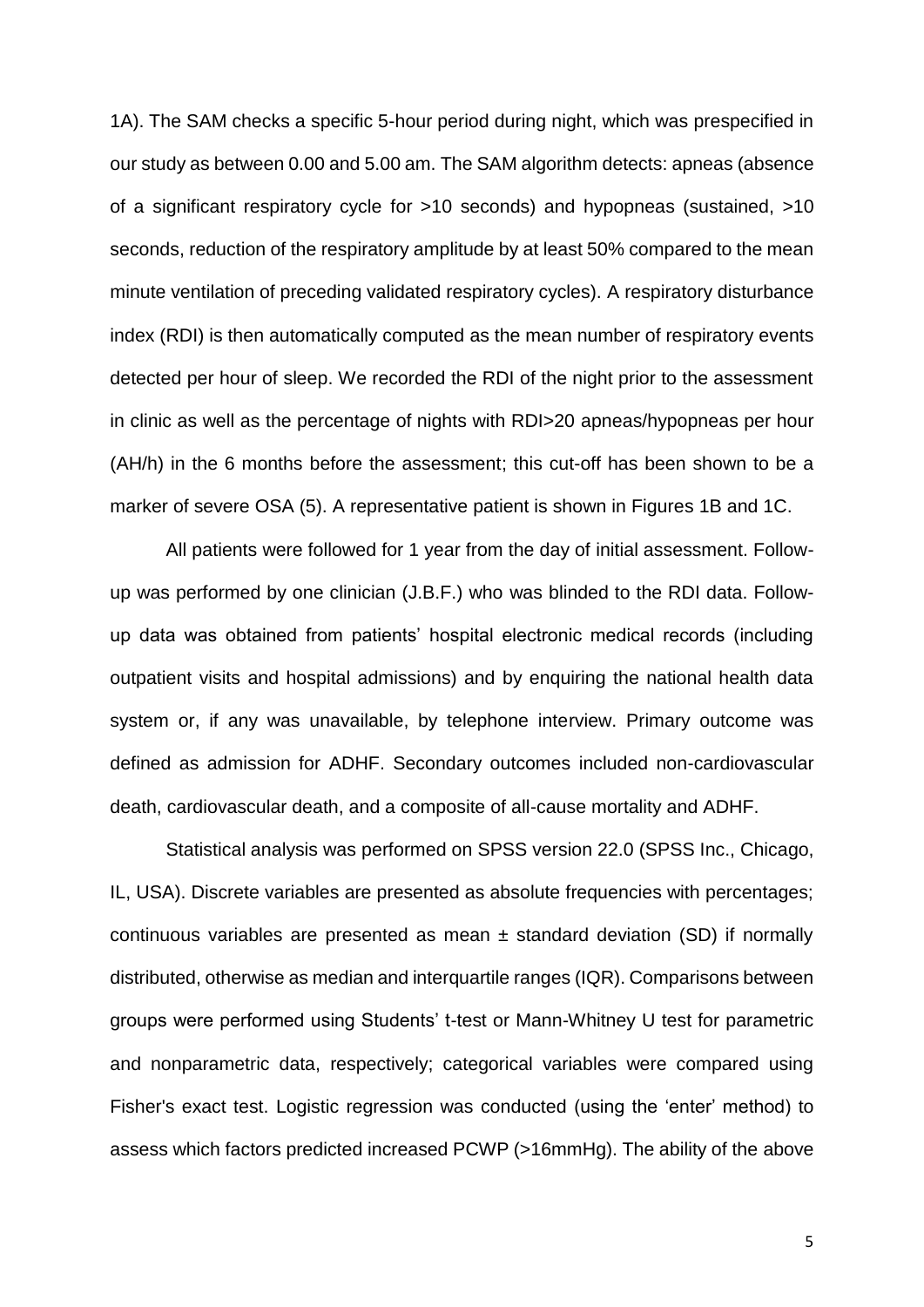significant factors to predict increased PCWP was then assessed using Receiver Operating Characteristic (ROC) curve analysis. An optimal cut-off to predict high PCWP was determined by the best trade-off between sensitivity and specificity as assessed by Youden's index. Kaplan-Meier survival analysis was used to plot time-toevent curves for 1-year after discharge according to the proportion of nights with RDI>20AH/h prior to the baseline assessment (as this provides a representative overview of the breathing pattern during sleep). Comparisons were performed using the log-rank test. Two-sided p-values <0.05 were considered significant.

## **Results**

A total of 37 patients were eligible for final analysis. Mean age was 79.3±11.2 years, with 86.5% being at least 65 years-old and 45.9% were males. Baseline characteristics are summarized in [Table 1.](#page-15-0) Most patients had a dual-chamber PM (70.3%, n=26). The sampled population was overweight with a mean BMI of 27.1 kg/m<sup>2</sup> (18 subjects were overweight and 8 were obese). Day sleepiness (Epworth sleepiness score >10) was found in 22% (n=8) patients. Three patients had known OSA, 2 of them were already receiving treatment with continuous positive airway pressure (CPAP). Epworth scores were 3 times higher when was RDI>20AH/h in the previous night (14.0 [4.0-15,0] vs 5.0 [1.0-7.0] in patients with RDI ≤20AH/h, p=0.073).

Higher RDI values in the previous night values were associated with elevated PCWP and NT-proBNP values in the morning (both r=0.43, p=0.008). Similarly, higher proportions of nights with RDI >20AH/h were associated with elevated PCWP (r=0.43, p=0.007) and NT-proBNP values in the morning (r=0.41, p=0.013). Patients with RDI>20AH/h in the previous night had significantly higher values of PCWP (26.3 [21.7 – 31.3] vs 15.5 [12.6 – 20.1]mmHg, p=0.006) but NT-proBNP values were not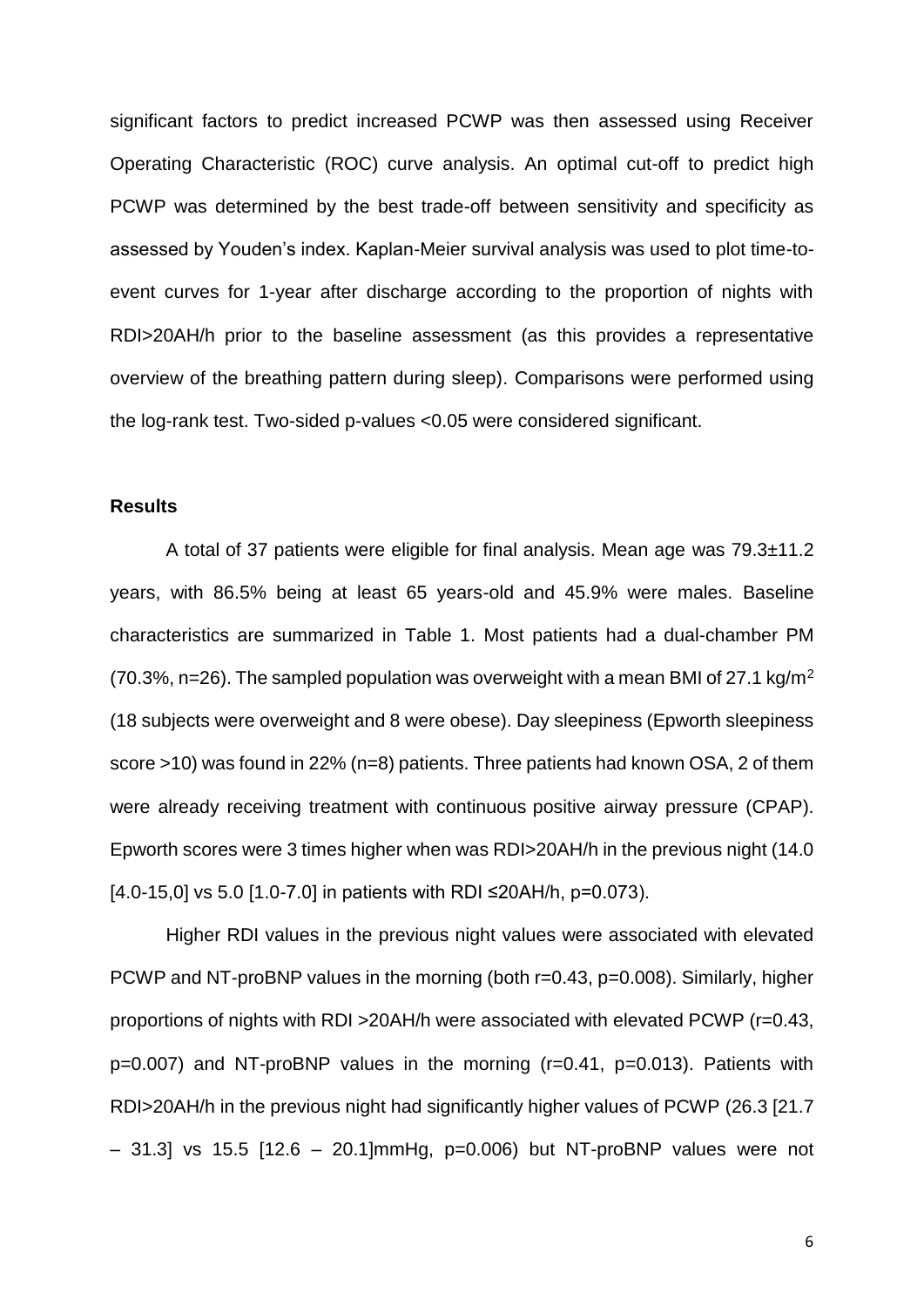significantly different (1856  $[412 - 2750]$  vs 820  $[186 - 1485]$ pg/mL, p=0.193). Patients with over 27% of nights (75<sup>th</sup> percentile) with RDI>20AH/h over 6 months had higher values of PCWP (26.3 [19.3 – 30.7] vs 15.5 [12.6 – 22.3]mmHg, p=0.023) and NTproBNP (2750 [736 – 5119] vs 540 [186 – 1413]pg/mL, p=0.040). Univariate logistic regression analysis identified RDI in the previous night and proportion of nights with RDI >20AH/h as predictors of increased PCWP (p=0.031 and p=0.044, respectively). As RDI (in the previous night / six months) was the sole predictor of high PCWP, multivariable analysis was not performed.

ROC curve analysis showed a high area under the curve for both RDI in the previous night (AUC 0.812, 95% CI 0.667–0.957, p=0.001) and proportion of nights with RDI>20AH/h (AUC 0.804, 95% CI 0.656–0.953, p=0.002) in the prediction of high PCWP (Figure 2A). An RDI >8AH/h and >12.5% of nights with RDI>20AH/h were the optimal cut-offs for predicting high PCWP (Figure 2A). Follow-up was available for all patients. At 1-year follow-up there were 3 admissions for ADHF (8.1%), 1 admission following stroke (2.7%), 3 cardiovascular deaths (8.1%) and 1 non-cardiovascular death (2.7%). Proportion of nights with RDI>20AH/h were used in survival analysis. Kaplan-Meier survival analysis identified a tendency to higher incidence of ADHF in patients who had over 12.5% of nights with RDI>20AH/h at baseline (log-rank p=0.067, Figure 2B); the incidences of cardiovascular death, non-cardiovascular death and composite secondary outcome (all-cause mortality and ADHF) were not significantly higher for this group of patients.

#### **Discussion**

This study has explored the role of PMs with SAM algorithm in the prediction of high LV filling pressures and the occurrence of ADHF at 1-year follow-up. Our main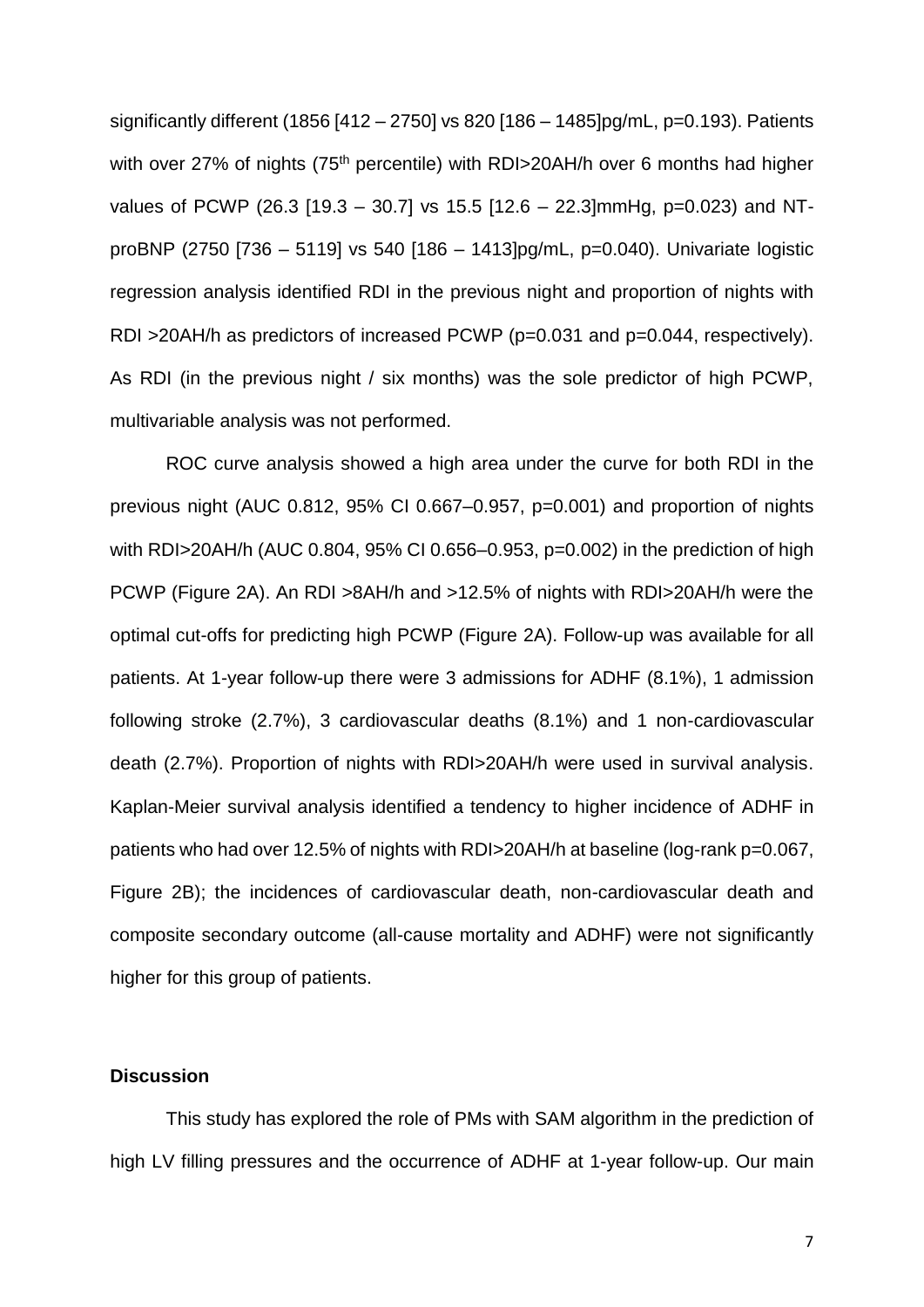findings are: (i) a high RDI in the previous night and a higher proportion of nights with increased RDI can predict increased LV filling pressures (as assessed by non-invasive PCWP and NT-proBNP) and (ii) a high burden of apneas/hypopneas at night is associated with an increased risk of ADHF.

The prevalence of OSA in patients with PM has been shown to be much higher than in the general population (59 vs 21%) (7). This higher prevalence can be explained by the association of OSA with prominent and potentially symptomatic bradycardia events, which in turn might lead to PM implantation while OSA is unknown (11). Given that more than half of patients with PM are at risk of having OSA, close monitoring and management of these patients is warranted. RDI is an easy to obtain marker in patients who already have a PM with the SAM algorithm and is a marker of severe OSA (5). Indeed, the SAM algorithm allows monitorization for long periods thus providing more representative assessment of OSA than that of a single night.

We found that a higher RDI at night was associated with high LV filling pressures (high NT-proBNP and PCWP), which can shed a light on the heart failure pathophysiology in this group of patients. OSA has been described as a cause of LV diastolic dysfunction (12) and this can be a result of a (mal)adaptive response to cardiac overload. Repetitive changes in heart rate, cardiac output as well as in systemic and pulmonary arterial pressures have been described with OSA (13) and these can occur as a consequence of increased sympathetic nervous system activity. The active LV relaxation can also be impaired: diseases with increased pressure overload (such as systemic hypertension) have reduced levels of sarcoplasmic reticulum calcium ATPase pump (14). In addition, multiple cellular signals can cause LV hypertrophy and interstitial fibrosis, and increase passive LV stiffness as well (15).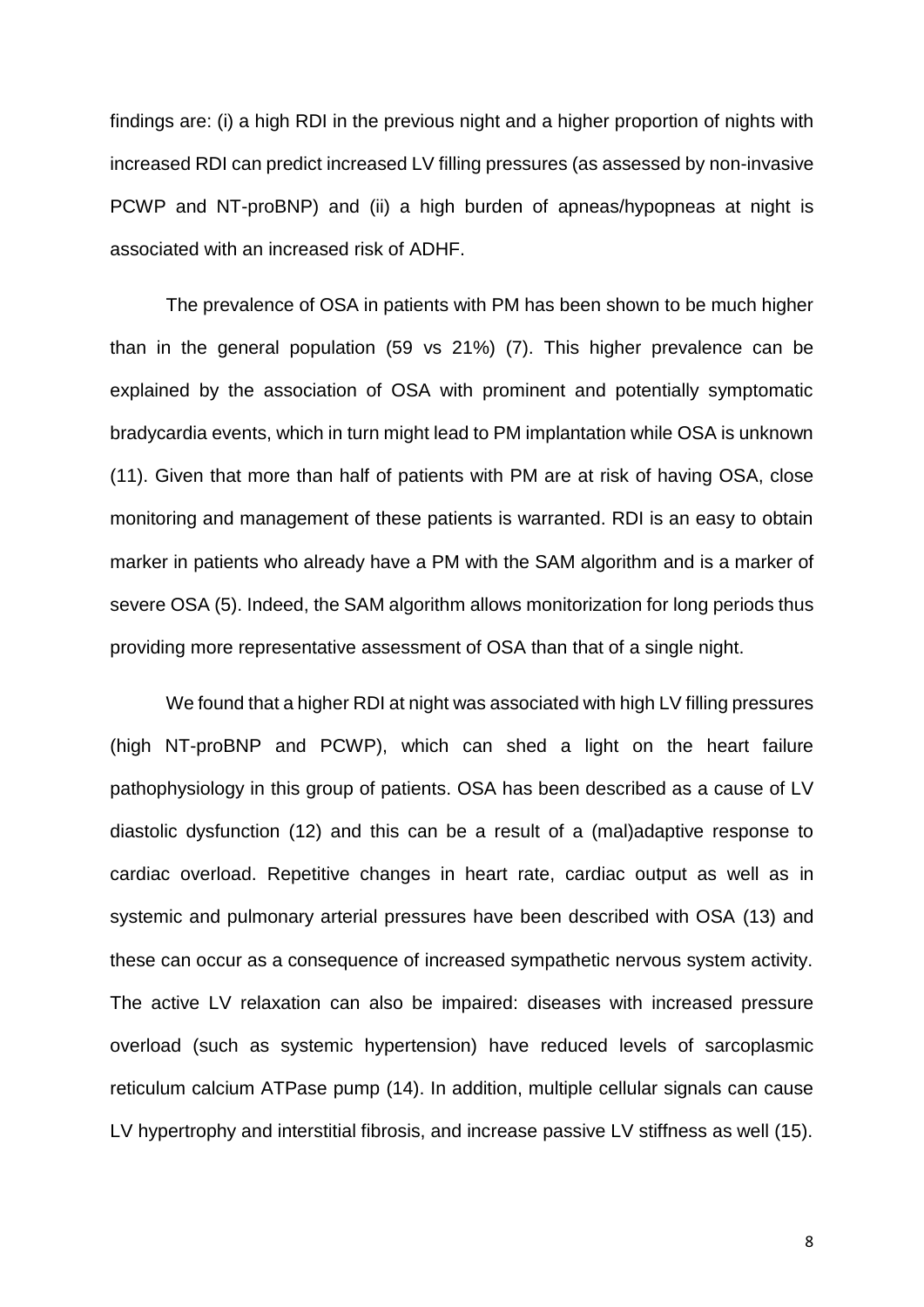A high burden of apneas/hypopneas at night was associated with an increased risk of admission for ADHF at 1-year follow-up. Interestingly, baseline NT-proBNP and non-invasive PCWP values were high and associated with OSA. This highlights the relevance of OSA on the chronic hemodynamic stress in these patients. One might ask whether OSA is the cause of HF, or if there is an underlying undiagnosed HF that might be the cause of OSA (16). The latter could be explained by a fluid displacement in the recumbent position during sleep, which might lead to increased pressure in the peripharyngeal tissues and, consequently, cause OSA. Nonetheless, regardless of what comes first (OSA or HF), it is fair to conclude that OSA is clearly a contributor to ADHF during follow-up and hence should be properly monitored and addressed.

The link between OSA and HF is not well established and the LV diastolic dysfunction does not seem to be the sole mechanism of acute HF. Other mechanisms are likely involved, including inflammation, hypoxia, oxidative stress, endothelial dysfunction and other neurohormonal pathways (16)(17). Importantly, treatment with CPAP has been shown to improve LVEF in patients with HF and severe OSA (18). Hence, a timely detection of OSA and prompt treatment initiation might prevent LVEF deterioration. As more than half of patients with PM have OSA, cardiologists should be more aware of this entity. In the presence of a high burden of nights with OSA, further clinical assessment and appropriate treatment should be provided.

Other makers of PMs also provide apnea monitoring, but such algorithms have not been studied for LV filling pressure assessment. Some cardiac resynchronization therapy (CRT) devices track fluid accumulation in the lungs/thoracic cavity by means of intrathoracic impedance (19) – with fluid accumulation there is a decrease in intrathoracic impedance. A strong relationship has been described between intrathoracic impedance and transthoracic conductance, the latter corresponding to the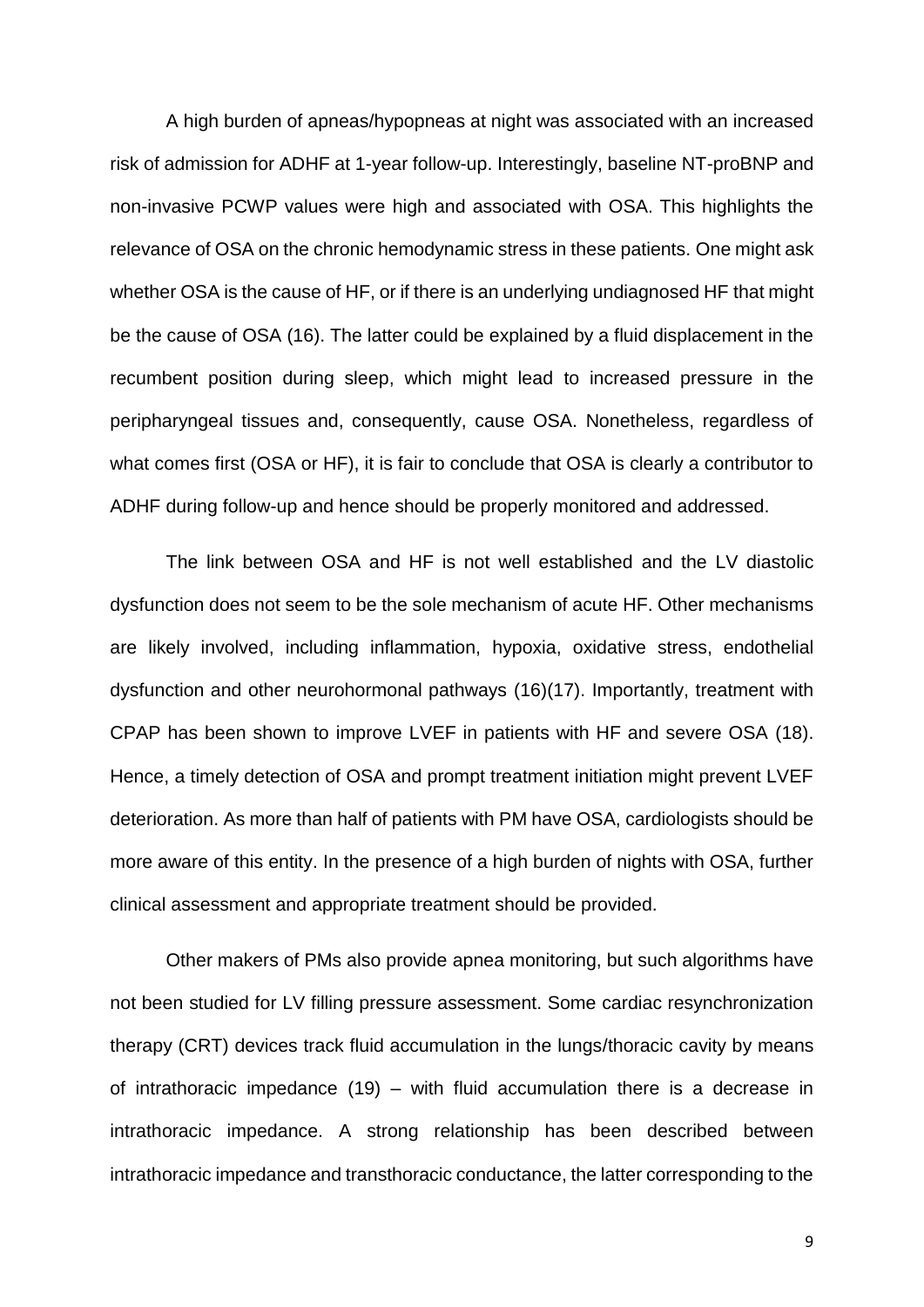inverse of transthoracic impedance (used in SAM) (20). However, CRTs are only limited to a selected subgroup of patients who already has HF. In contrast, PMs with SAM could open a new window of opportunity by monitoring a larger population at risk of ADHF. Having access to the absolute transthoracic impedance values in these PMs could however provide more meaningful data for patient management.

Limitations include the single center nature of the study, the absence of a control population and the relatively small sample size, although the latter represents a muchselected group of patients without significant comorbidities (that could act as confounders). The cause of the sleep apnea (obstructive and/or central) was not established. Only one type of SAM was studied. We believe that algorithms based on similar physiological assumptions should yield similar results, but further studies are needed. PCWP was estimated and not directly measured, possibly contributing to a misrepresentation of LV filling pressures. Nevertheless, this physiological inference is derived from the E/e' ratio (also a marker of LV pressures) and is corroborated by the concomitant increase in NT-proBNP and higher rates of ADHF. A formal causal association between RDI and heart failure cannot be fully ascertained in this study, but our findings suggest that a high burden of apneas/hypopneas contributes to ADHF.

In conclusion, patients with PM have a high prevalence of OSA which is usually overlooked in clinical practice. We have shown that the respiratory disturbance events measured at night with SAM are associated with high LV filling pressures (as assessed by NT-proBNP and non-invasive PCWP) and an increased incidence of ADHF over a year. When the burden of apneas/hypopneas at night is high, patients might benefit from further clinical assessment, although more studies are needed to evaluate the impact of such a strategy on clinical outcomes.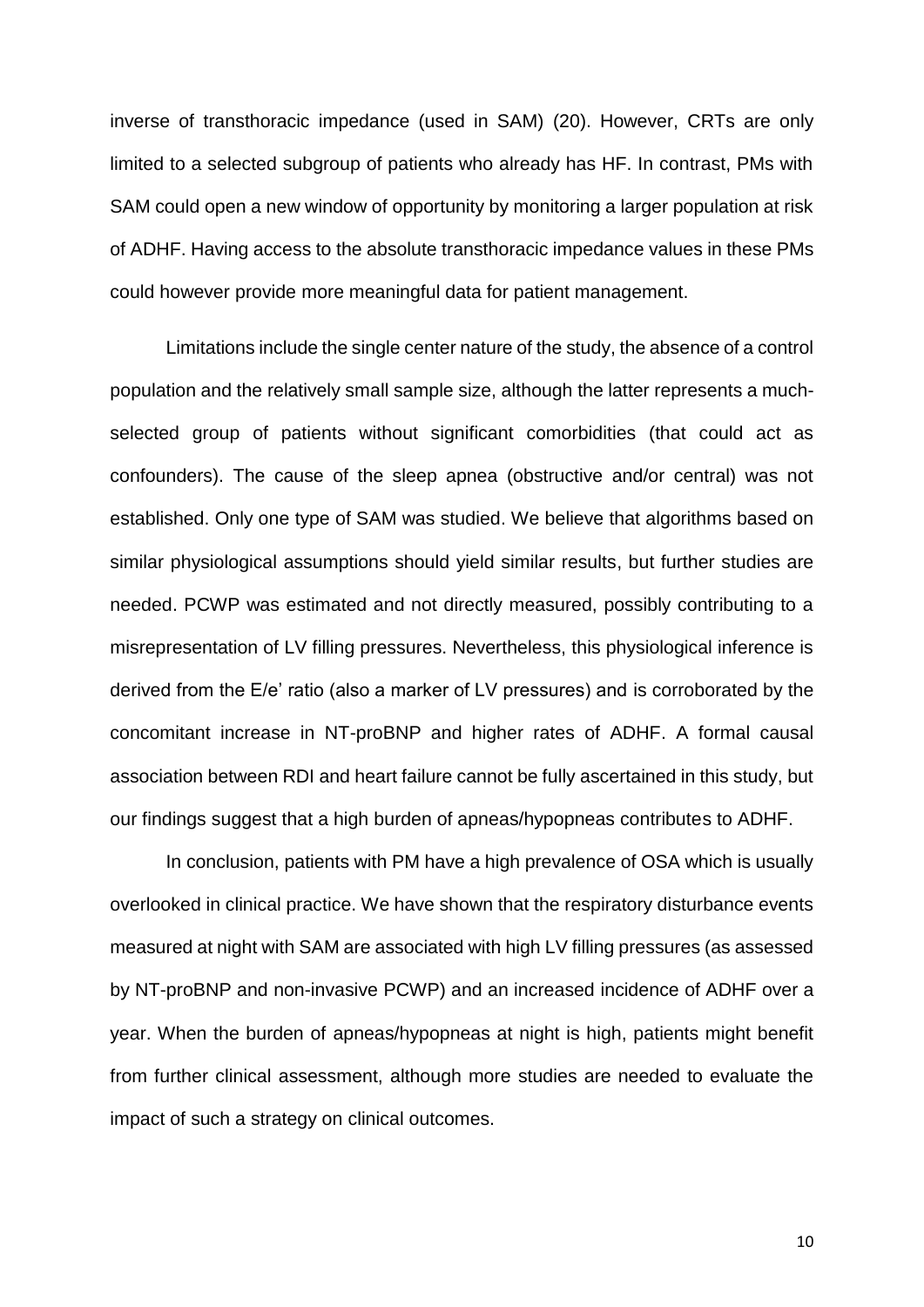#### **References**

1. Somers VK, White DP, Amin R, Abraham WT, Costa F, Culebras A, Daniels S, Floras JS, Hunt CE, Olson LJ, Pickering TG, Russell R, Woo M, Young T. Sleep Apnea and Cardiovascular Disease: an American Heart Association/American College of Cardiology Foundation Scientific Statement from the American Heart Association Council for High Blood Pressure Research Professional Education Committee, Council on Clinical Cardiology, Stroke Council, and Council on Cardiovascular Nursing. *J Am Coll Cardiol* 2008;52:686–717.

2. Koehler U, Schäfer H. Is obstructive sleep apnea (OSA) a risk factor for myocardial infarction and cardiac arrhythmias in patients with coronary heart disease (CHD)? *Sleep* 1996;19:283–286.

3. Gami AS, Pressman G, Caples SM, Kanagala R, Gard JJ, Davison DE, Malouf JF, Ammash NM, Friedman PA, Somers VK. Association of atrial fibrillation and obstructive sleep apnea. *Circulation* 2004;110:364–367.

4. Oldenburg O, Lamp B, Faber L, Teschler H, Horstkotte D, Töpfer V. Sleepdisordered breathing in patients with symptomatic heart failure: a contemporary study of prevalence in and characteristics of 700 patients. *Eur J Heart Fail* 2007;9:251–257.

5. Defaye P, de la Cruz I, Martí-Almor J, Villuendas R, Bru P, Sénéchal J, Tamisier R, Pépin JL. A pacemaker transthoracic impedance sensor with an advanced algorithm to identify severe sleep apnea : The DREAM European study. *Heart Rhythm* 2014;11:842–848.

6. Shahar E, Whitney CW, Redline S, Lee ET, Newman AB, Nieto FJ, O'Connor GT, Boland LL, Schwartz JE, Samet JM. Sleep-disordered Breathing and Cardiovascular Disease Cross-sectional Results of the Sleep Heart Health Study. *Am*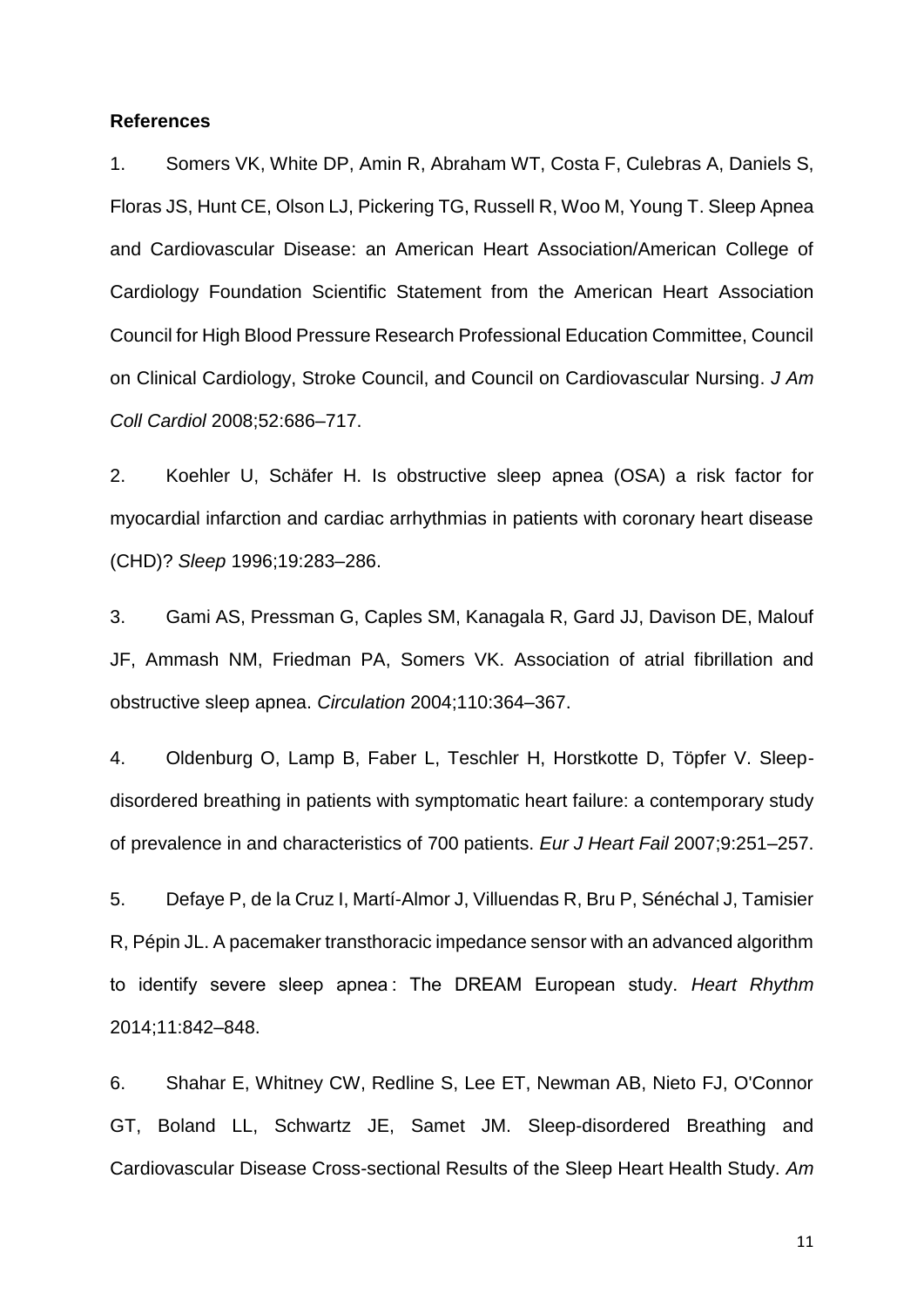*J Respir Crit Care Med* 2001;163:19–25.

7. Garrigue S, Pépin JL, Defaye P, Murgatroyd F, Poezevara Y, Clémenty J, Lévy P. High prevalence of sleep apnea syndrome in patients with long-term pacing: the European Multicenter Polysomnographic Study. *Circulation* 2007;115:1703–1709.

8. Nagy AI, Venkateshvaran A, Dash PK, Barooah B, Merkely B, Winter R, Manouras A. The pulmonary capillary wedge pressure accurately reflects both normal and elevated left atrial pressure. *Am Heart J* 2014;167:876–883.

9. Nagueh SF, Middleton KJ, Kopelen HA, Zoghbi WA, Quiñones MA. Doppler Tissue Imaging : A Noninvasive Technique for Evaluation of Left Ventricular Relaxation and Estimation of Filling Pressures. *J Am Coll Cardiol* 1997;30:1527–1533.

10. Defaye P, Pépin JL, Poezevara Y, Mabo P, Murgatroyd F, Lévy P, Garrigue S. Automatic Recognition of Abnormal Respiratory Events During Sleep by a Pacemaker Transthoracic Impedance Sensor. *J Cardiovasc Electrophysiol* 2004;15:1034–1040.

11. Gula LJ, Krahn AD, Skanes AC, Yee R, Klein GJ. Clinical relevance of arrhythmias during sleep: guidance for clinicians. *Heart* 2004;90:347–352.

12. Arias MA, García-Río F, Alonso-Fernández A, Mediano O, Martínez I, Villamor J. Obstructive sleep apnea syndrome affects left ventricular diastolic function: effects of nasal continuous positive airway pressure in men. *Circulation* 2005;112:375–383.

13. Podszus T, Mayer J, Penzel T, Peter JH, von Wichert P. Nocturnal hemodynamics in patients with sleep apnea. *Eur J Respir Dis Suppl* 1986;146:435– 442.

14. Arai M, Alpert NR, MacLennan DH, Barton P, Periasamy M.. Alterations in sarcoplasmic reticulum gene expression in human heart failure. A possible mechanism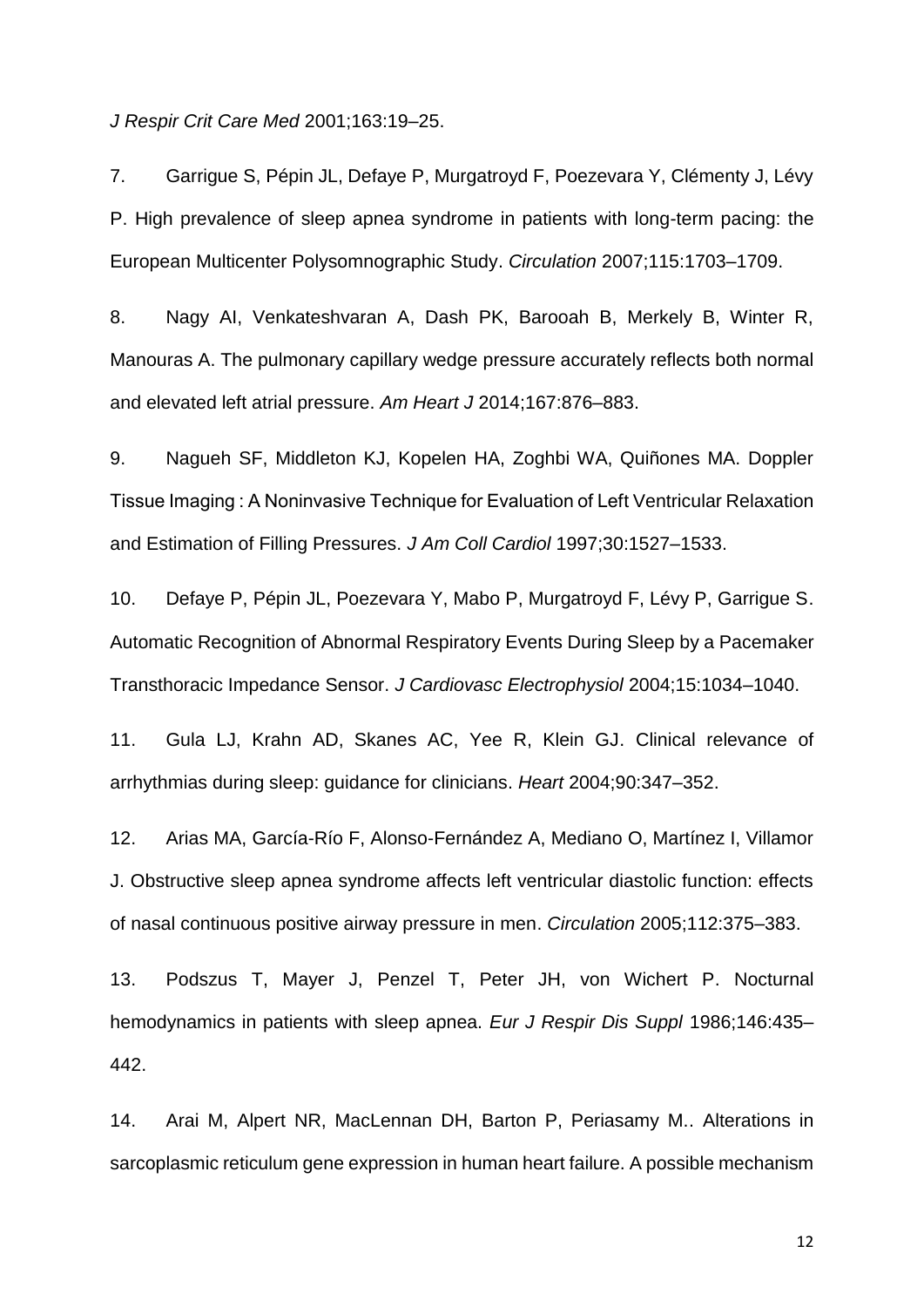for alterations in systolic and diastolic properties of the failing myocardium. *Circ Res* 1993;72:463–469.

15. Lorell BH, Carabello BA. Left ventricular hypertrophy: pathogenesis, detection, and prognosis. *Circulation* 2000;102:470–479.

16. Kasai T, Bradley TD. Obstructive Sleep Apnea and Heart Failure - Pathophysiologic and Therapeutic Implications. *J Am Coll Cardiol* 2011;57:119–127.

17. Savransky V, Nanayakkara A, Li J, Bevans S, Smith PL, Rodriguez A, Polotsky VY. Chronic Intermittent Hypoxia Induces Atherosclerosis. *Am J Respir Crit Care Med* 2007;175:1290–1297.

18. Kaneko Y, Floras JS, Usui K, Plante J, Tkacova R, Kubo T, Ando S, Bradley TD. Cardiovascular Effects of Continuous Positive Airway Pressure in Patients with Heart Failure and Obstructive Sleep Apnea. *N Engl J Med* 2003;348:1233–1241.

19. Whellan DJ, Ousdigian KT, Al-Khatib SM, Pu W, Sarkar S, Porter CB, Pavri BB, O'Connor CM, PARTNERS Study Investigators. Combined heart failure device diagnostics identify patients at higher risk of subsequent heart failure hospitalizations: results from PARTNERS HF (Program to Access and Review Trending Information and Evaluate Correlation to Symptoms in Patients With Heart Failure) study. *J Am Coll Cardiol* 2010;55:1803–1810.

20. Malfatto G, Villani A, Rosa FD, Rella V, Oldani M, Giglio A, Facchini M, Parati G. Correlation between trans and intra-thoracic impedance and conductance in patients with chronic heart failure. *J Cardiovasc Med (Hagerstown)* 2016;17:276–282.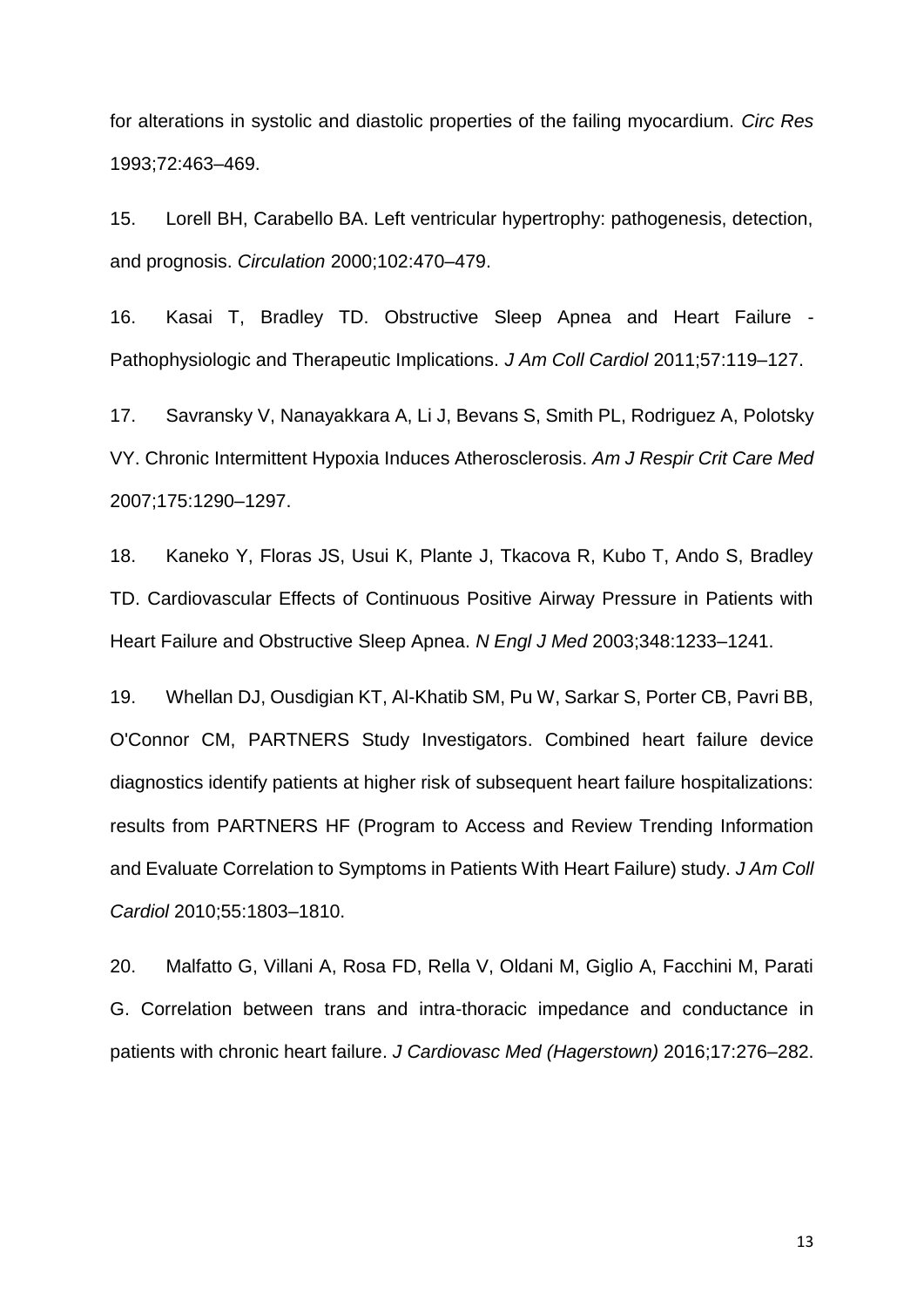## **Figure Legends**

**Figure 1**. Illustration of the pacemaker with sleep apnea monitor is shown (A). The voltage (U) between the ring electrode and the pacemaker as well as the current (I) injected between the electrode tip and pacemaker are measured. Transthoracic impedance (Z) is calculated as the ratio between U and I. For each respiratory cycle, the sensor will determine both amplitude and period of minute-ventilation (MV). Apnea is defined as absence of a significant respiratory cycle for >10 seconds. Hypopnea is defined as a reduction of at least 50% in the average amplitude of the previous 8 MVs over 10 seconds. Sleep apnea monitoring data is shown for patient #33 (B and C). The number of disturbed respiratory events per hour is shown (A, purple bars) during the last night (between 00:00 – 05:00) in parallel with the heart rate curve. In this case, the total number of disturbed events overnight was 225, giving a respiratory disturbance index (RDI) of 45 (225 events/5 hours). RDI is also recorded for each night since the last follow-up (B, up to the last 6 months). The percentage of nights since the last follow-up with RDI >20 events/hour is also noted.

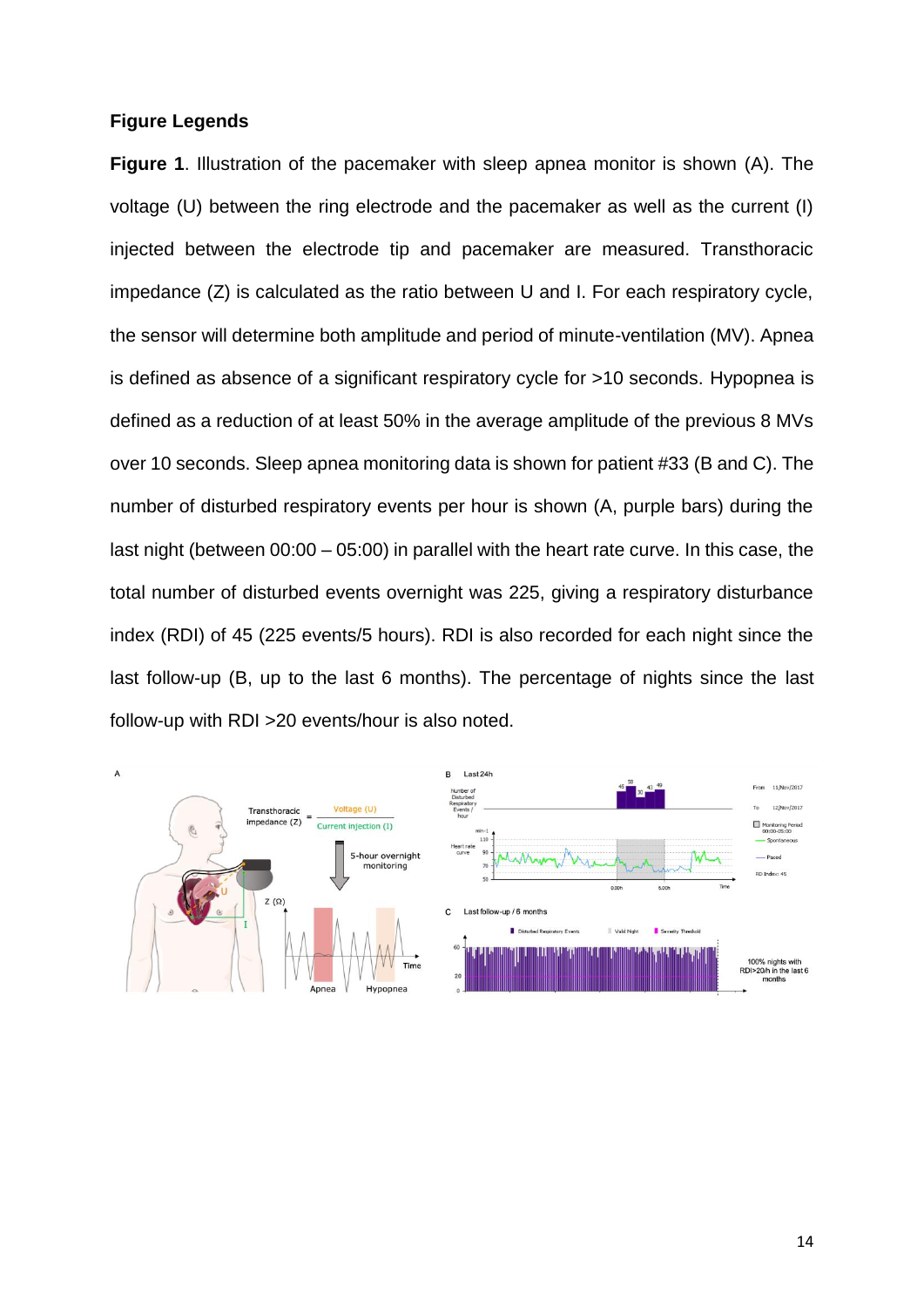**Figure 2**. ROC curves of RDI in the previous night and proportion of nights with RDI>20AH/h in the last 6 months for prediction of PCWP >16mmHg (A). Kaplan-Meier curves of survival free of acute decompensated heart failure (HF) over 1-year of followup according to the proportion of nights with RDI>20AH/h at baseline (B).



AH/h, apneas/hypopneas per hour; AUC, area under the curve; NPV, negative predictive value; PCWP, pulmonary capillary wedge pressure; PPV, positive predictive value; RDI, respiratory disturbance index.

Results presented with 95% confidence interval.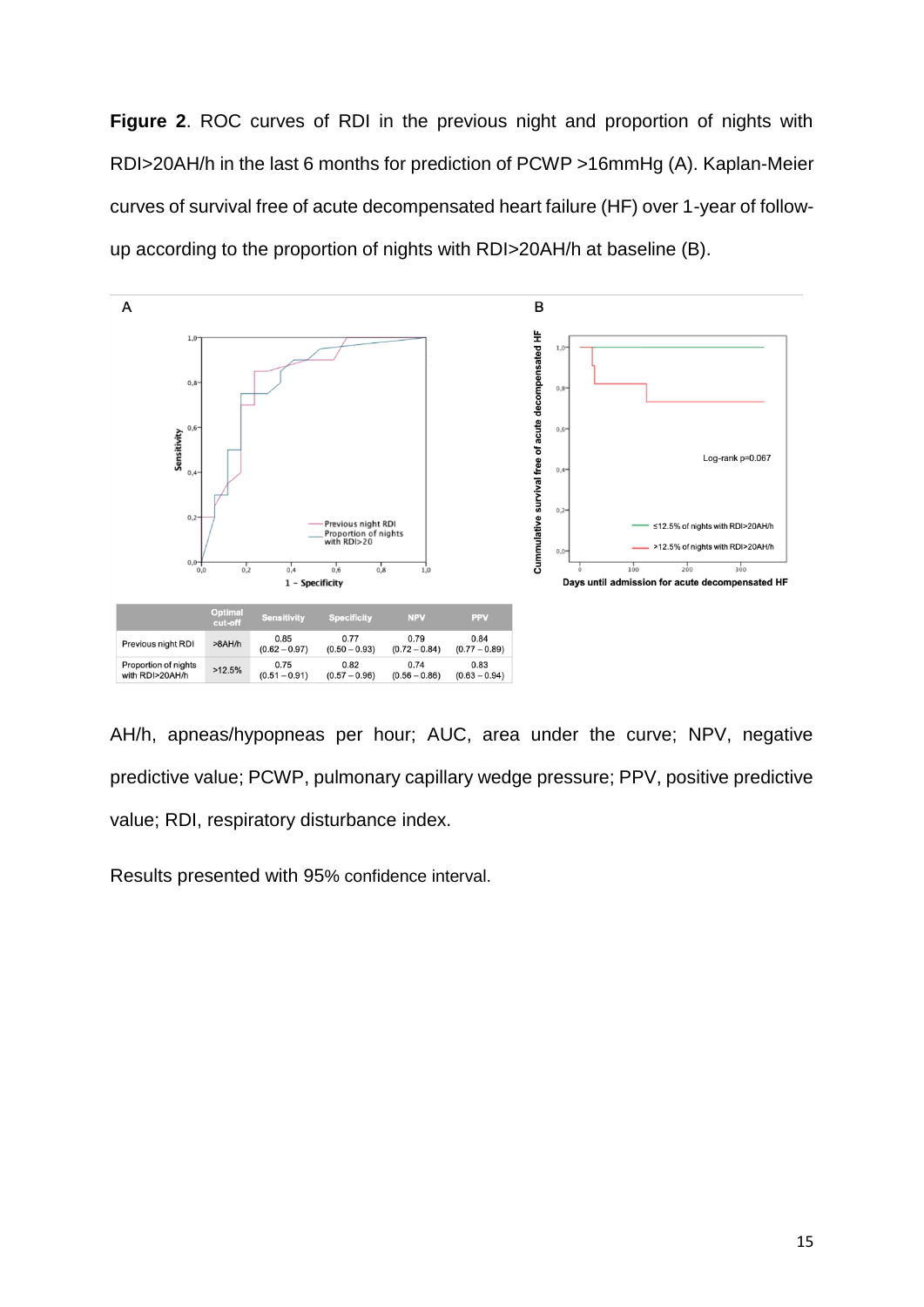| Age (years)                                                    | $79.3 \pm 11.2$        |
|----------------------------------------------------------------|------------------------|
| Men                                                            | 17 (45.9)              |
| Body mass index (Kg*m-2)                                       | $27.1 \pm 3.8$         |
| Heart rate (bpm)                                               | $75(70-80)$            |
| Systolic blood pressure (mmHg)                                 | $147(129 - 170)$       |
| Peripheral capillary oxygen saturation (%)                     | $96(95-97)$            |
| Hypertension                                                   | 35 (94.6)              |
| Diabetes mellitus                                              | 10(27.0)               |
| Smoker                                                         | 3(8.1)                 |
| Chronic obstructive pulmonary disease                          | 2(5.4)                 |
| <b>Stroke</b>                                                  | 6(16.2)                |
| Atrial fibrillation                                            | 17 (45.9)              |
| Hypothyroidism                                                 | 7(18.9)                |
| <b>Heart failure</b>                                           | 8(21.6)                |
| Obstructive sleep apnea                                        | 3(8.1)                 |
| Epworth questionnaire score                                    | $5(1 - 9)$             |
| Haemoglobin (g/dL)                                             | $13.3(12.7 - 14.2)$    |
| Creatinine (mg/dL)                                             | $1.0(0.8 - 1.3)$       |
| Sodium (mmol/L)                                                | $141.0(139.0 - 142.3)$ |
| Glycated hemoglobin A1C (%)                                    | $5.6(5.3 - 6.0)$       |
| Thyroid-stimulating hormone (mU/L)                             | $1.9(0.9 - 3.2)$       |
| Total cholesterol (mg/dL)                                      | $168(151 - 180)$       |
| Low-density lipoprotein (mg/dL)                                | $75(63 - 100)$         |
| Uric acid (mg/dL)                                              | $4.7(4.3 - 6.3)$       |
| C-reactive protein (mg/dL)                                     | $0.3(0.3 - 0.6)$       |
| Interleukin-6 (pg/mL)                                          | $2.0$ (2.0 – 4.5)      |
| NT-proBNP (pg/mL)                                              | 1040 (191 - 1972)      |
| Troponin I (ng/mL)                                             | $0.02(0.02 - 0.02)$    |
| D-dimers (µg/L)                                                | $623(420 - 1669)$      |
| Echocardiogram                                                 |                        |
| Left ventricle end-diastolic volume index (mL/m <sup>2</sup> ) | $42.1(36.4 - 58.2)$    |
| Left ventricle ejection fraction (%)                           | $50(45-55)$            |
| Basal right ventricular diameter (mm)                          | $34.5(31.7 - 41.9)$    |
| Right ventricular fractional area change (%)                   | $47.0(36.5 - 57.5)$    |
| Tricuspid annular plane systolic excursion (mm)                | $19.6(18.3 - 23.0)$    |
| Lateral tricuspid S'-wave (cm/s)                               | $10.0 (8.0 - 14.0)$    |
| Left atrial end-systolic volume index (mL/m <sup>2</sup> )     | $40.7(28.2 - 65.6)$    |
| Mean right atrial pressure (mmHg)                              | $3.0(3.0 - 8.0)$       |

<span id="page-15-0"></span>**Table 1**. Baseline characteristics of the study population.